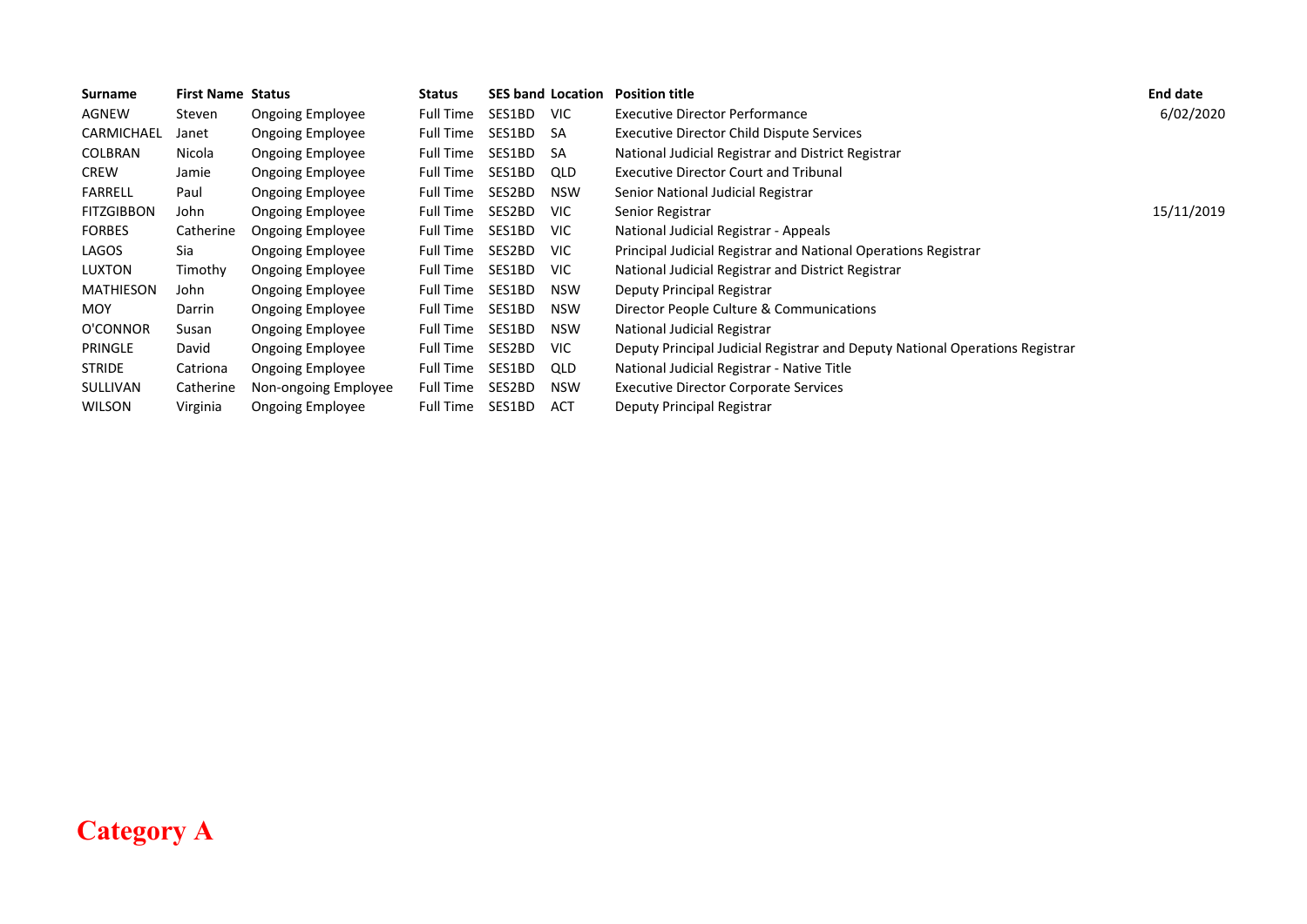| Date of transfer Previous agency Surname |              | <b>First Name</b> | <b>SES band</b> | <b>Position title</b>              | Location | <b>Status</b>           | Status           |
|------------------------------------------|--------------|-------------------|-----------------|------------------------------------|----------|-------------------------|------------------|
| 14/10/2019 ASIC                          | <b>DAVIS</b> | Rowan             | SES2BD          | Senior National Judicial Registrar |          | <b>Ongoing Employee</b> | <b>Full Time</b> |

## **Category B**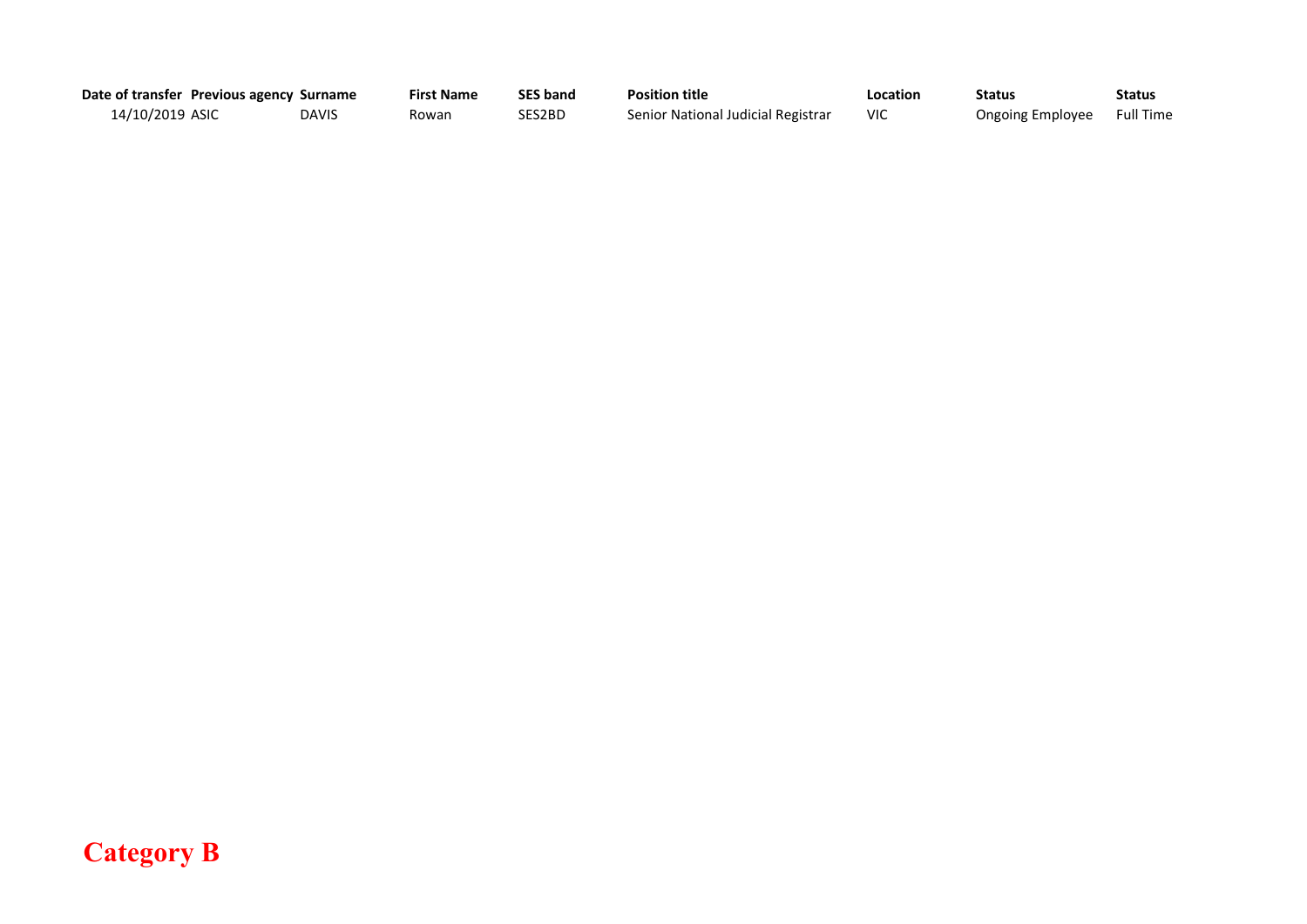N/A

## **Category C**